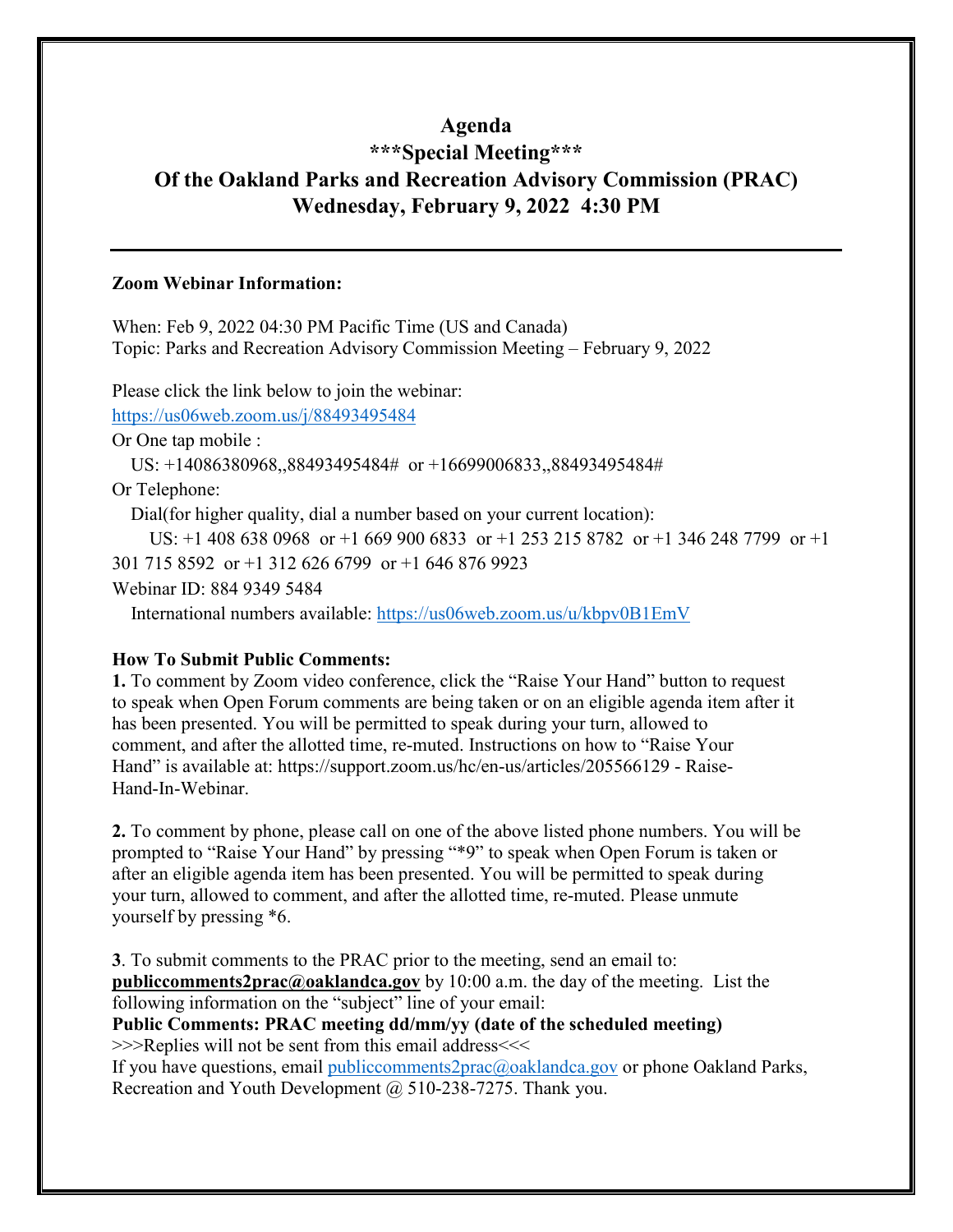*Pursuant to California Government Code section 54953(e). Parks Recreation Advisory Commission Board Members/Commissioners, as well as staff, will participate via phone/video conference, and no physical teleconference locations are required***.**



**CITY OF OAKLAND** 

### **PARKS AND RECREATION ADVISORY COMMISSION - PRAC Wednesday, February 9, 2022 4:30 P.M. Agenda**

- 1. CALL TO ORDER:
- 2. ROLL CALL: ALLEN, DUHE, HA, KOS-READ, MOORE, REILLY, D. SMITH, K. SMITH, TORRES, TRAN AND WALTON
- 3. DISPOSITION OF MINUTES:
	- January 12, 2022 Draft Meeting Minutes
- 4. MODFICATION OF THE AGENDA:
- 5. OPEN FORUM:
- 6. CONSENT NEW BUSINESS:
	- 6A. **ADOPT A RESOLUTION DETERMINING THAT CONDUCTING IN-PERSON MEETINGS OF THE PARKS AND RECREATION ADVISORY COMMISSION AND ITS COMMITTEES WOULD PRESENT IMMINENT RISKS TO ATTENDEES' HEALTH, AND ELECTING TO CONTINUE CONDUCTING MEETINGS USING TELECONFERENCING IN ACCORDANCE WITH CALIFORNIA GOVERNMENT CODE SECTION 54953(e), A PROVISION OF AB-361**
	- 6B. **REQUEST FROM OAKLAND RUNNING FESTIVAL FOR APPROVAL TO SERVE AND SELL ALCOHOLIC BEVERAGES, FOOD, MERCHANDISE AND ACCEPT DONATIONS ON-SITE AT THE 13TH ANNUAL OAKLAND RUNNING FESTIVAL MARATHON AT SNOW PARK ON SUNDAY, MARCH 20, 2022.**
	- 6C. **REQUEST FROM THE NATIONAL MULTIPLE SCLEROSIS SOCIETY FOR PERMISSION TO COLLECT ON-SITE DONATIONS AND PLEDGES FOR THEIR ANNUAL MS WALK EAST BAY 2022 AT LAKESIDE PARK (BANDSTAND) ON SATURDAY, APRIL 23, 2022**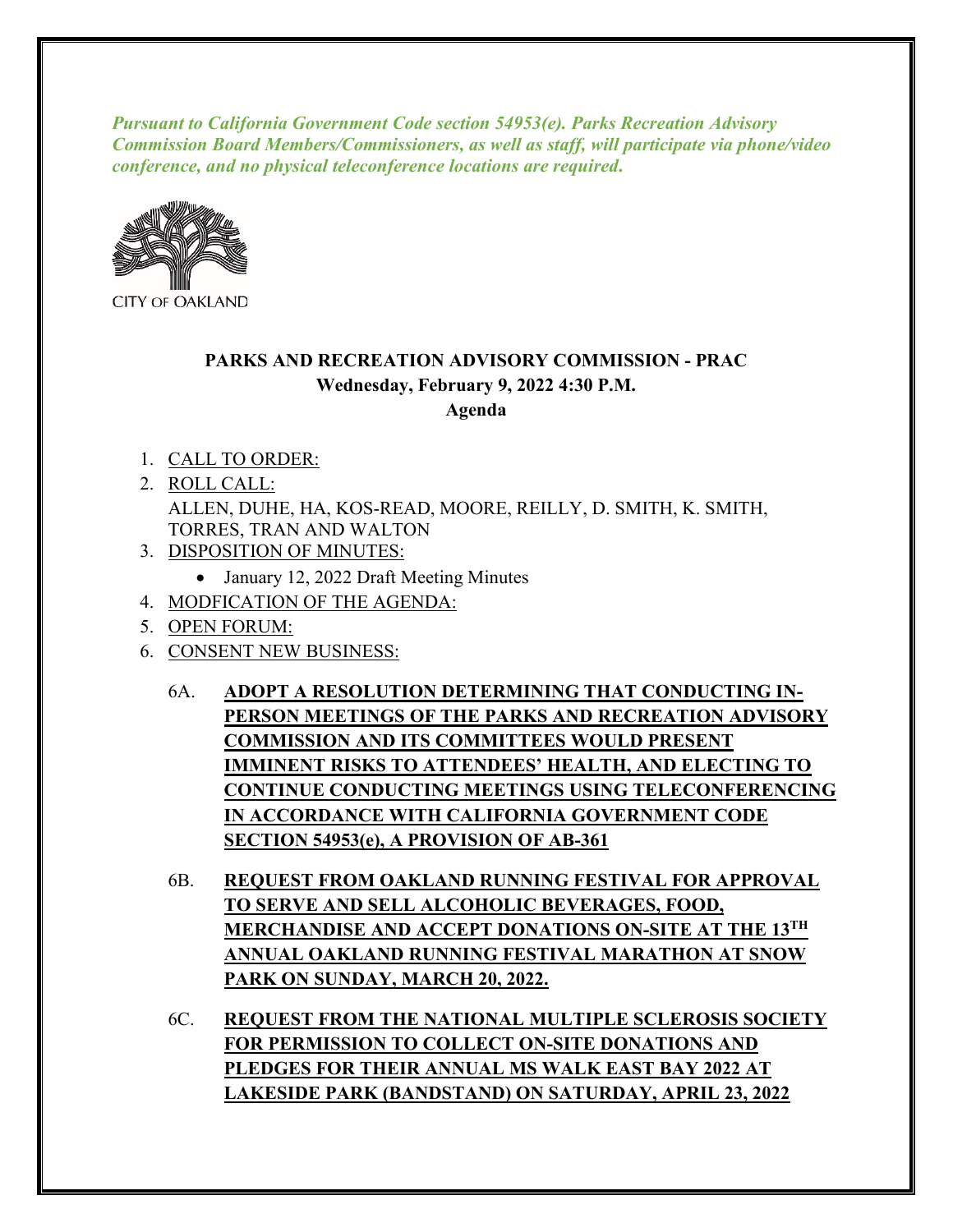## **(SET-UP), 2:00PM–6:00PM & SUNDAY, APRIL 24, 2020, 6:00AM-12:00PM.**

#### 7. NEW BUSINESS:

## 7A. **ELECTION OF THE COMMISSION'S CHAIR AND VICE-CHAIR.**

# 7B. **REQUEST THE PARKS AND RECREATION ADVISORY COMMISSION TO RECEIVE THE INFORMATIONAL REPORT ON THE CITY OF OAKLAND'S GENERAL PLAN UPDATE PROCESS.**

### 8. PLANNING AND CONDITIONAL USE PERMITS:

#### 9. MEASURE Q OVERSIGHT/AD HOC COMMITTEE UDATE

- Informational Report: OPW Monthly Measure Q Hiring Matrix and Performance Measures Update
- Discussion: Measure Q Update on the City Budget Process

# 10. UPDATE FROM DIRECTOR, COMMITTEES, RECREATION ADVISORY COUNCILS & ANNOUNCEMENTS:

- 11. CONTINUATION OF OPEN FORUM:
- 12. ADJOURNMENT:

# *Next Meeting: Wednesday, March 9, 2022, 4:30PM Via Zoom Teleconference*

This meeting location is wheelchair accessible. To request disability-related accommodations or to request an ASL, Cantonese, Mandarin or Spanish interpreter, please email [publiccomments2prac@oaklandca.gov](mailto:publiccomments2prac@oaklandca.gov) or call Oakland Parks, Recreation and Youth Development at (510) 238-7275 or TDD/TTY (510) 238-3254 at least five working days before the meeting. Please refrain from wearing scented products to this meeting as a courtesy to attendees with chemical sensitivities.

Esta reunión es accesible para sillas de ruedas. Si desea solicitar adaptaciones relacionadas con discapacidades, o para pedir un intérprete de en español, Cantones, Mandarín o de lenguaje de señas (ASL) por favor envié un correo electrónico a [publiccomments2prac@oaklandca.gov](mailto:publiccomments2prac@oaklandca.gov) o llame al (510) 238-7275 o (510) 238-3254 por lo menos cinco días hábiles antes de la reunión. Se le pide de favor que no use perfumes a esta reunión como cortesía para los que tienen sensibilidad a los productos químicos. Gracias.